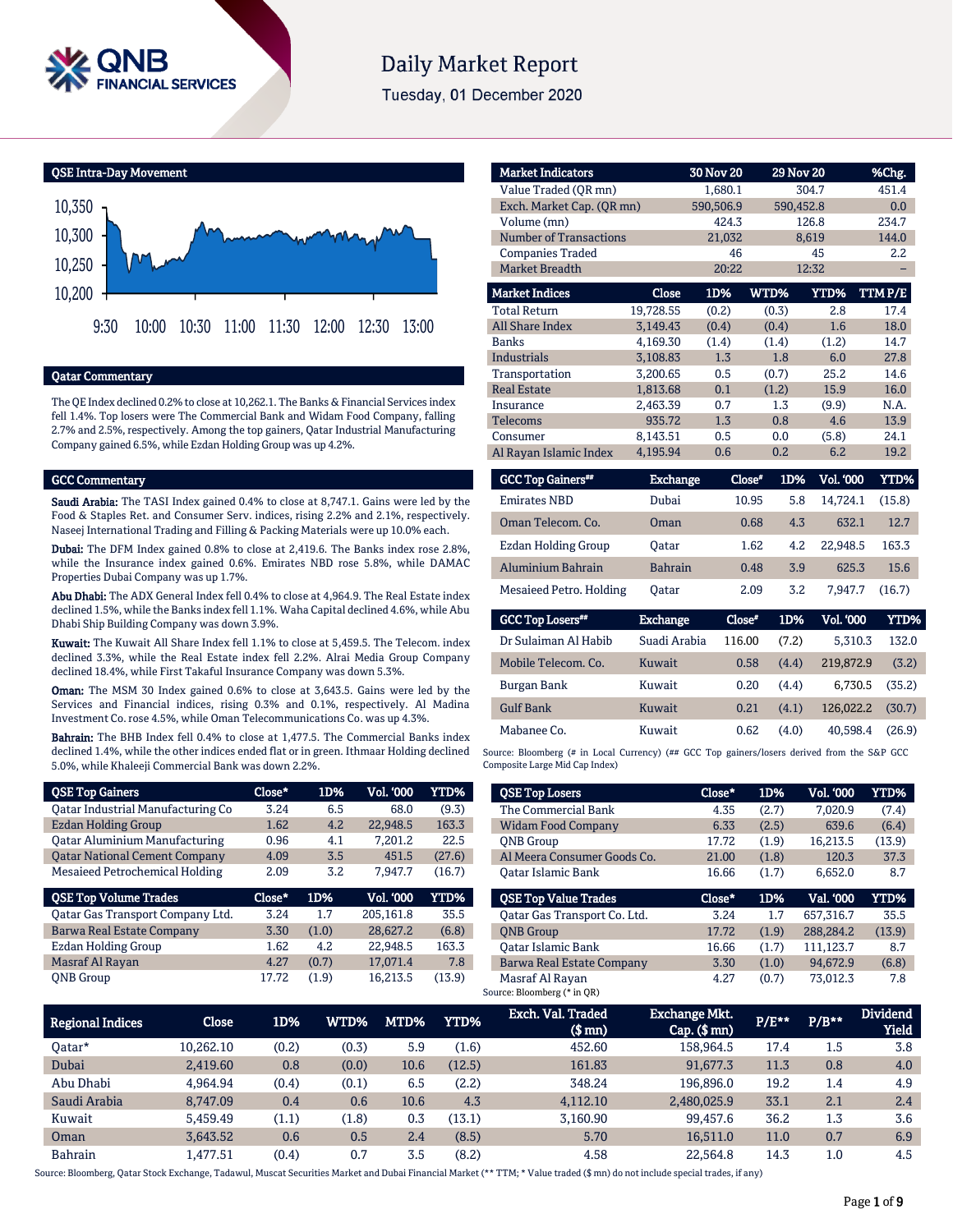## Qatar Market Commentary

- The QE Index declined 0.2% to close at 10,262.1. The Banks & Financial Services led the losses. The index fell on the back of selling pressure from Qatari, GCC and Arab shareholders despite buying support from Foreign shareholders.
- The Commercial Bank and Widam Food Company were the top losers, falling 2.7% and 2.5%, respectively. Among the top gainers, Qatar Industrial Manufacturing Company gained 6.5%, while Ezdan Holding Group was up 4.2%.
- Volume of shares traded on Monday rose by 234.7% to 424.3mn from 126.8mn on Sunday. Further, as compared to the 30-day moving average of 243.1mn, volume for the day was 74.5% higher. Qatar Gas Transport Company Limited and Barwa Real Estate Company were the most active stocks, contributing 48.4% and 6.7% to the total volume, respectively.

| <b>Overall Activity</b>        | Buy %* | Sell %* | Net (QR)         |
|--------------------------------|--------|---------|------------------|
| Oatari Individuals             | 11.59% | 14.12%  | (42, 575, 957.7) |
| <b>Oatari Institutions</b>     | 8.04%  | 7.41%   | 10,700,659.4     |
| Oatari                         | 19.63% | 21.53%  | (31,875,298.3)   |
| <b>GCC</b> Individuals         | 0.28%  | 0.30%   | (366, 591.8)     |
| <b>GCC</b> Institutions        | 0.83%  | 1.74%   | (15, 276, 107.7) |
| <b>GCC</b>                     | 1.11%  | 2.04%   | (15,642,699.6)   |
| Arab Individuals               | 4.07%  | 4.39%   | (5,455,258.6)    |
| <b>Arab Institutions</b>       | 0.01%  | 0.00%   | 86,701.2         |
| Arab                           | 4.07%  | 4.39%   | (5,368,557.4)    |
| <b>Foreigners Individuals</b>  | 1.26%  | 1.05%   | 3,389,323.9      |
| <b>Foreigners Institutions</b> | 73.93% | 70.98%  | 49, 497, 231. 4  |
| <b>Foreigners</b>              | 75.18% | 72.04%  | 52,886,555.2     |

Source: Qatar Stock Exchange (\*as a % of traded value)

# Global Economic Data

| Date  | Market  | Source                                   | <b>Indicator</b>                 | Period     | Actual  | 'Consensus . | <b>Previous</b> |
|-------|---------|------------------------------------------|----------------------------------|------------|---------|--------------|-----------------|
| 11/30 | Germany | German Federal Statistical Office        | CPI MoM                          | Nov        | $-0.8%$ | $-0.7%$      | 0.1%            |
| 11/30 | Germany | <b>German Federal Statistical Office</b> | <b>CPI YoY</b>                   | <b>Nov</b> | $-0.3%$ | $-0.2%$      | $-0.2%$         |
| 11/30 | Japan   | Ministry of Economy Trade and Industry   | <b>Industrial Production MoM</b> | 0ct        | 3.8%    | 2.4%         | 3.9%            |
| 11/30 | Japan   | Ministry of Economy Trade and Industry   | <b>Industrial Production YoY</b> | Oct        | $-3.2%$ | $-4.6%$      | $-9.0%$         |
| 11/30 | China   | China Federation of Logistics            | Composite PMI                    | Nov        | 55.7    | -            | 55.3            |
| 11/30 | China   | <b>China Federation of Logistics</b>     | <b>Manufacturing PMI</b>         | Nov        | 52.1    | 51.5         | 51.4            |
| 11/30 | China   | China Federation of Logistics            | Non-manufacturing PMI            | Nov        | 56.4    | 56.0         | 56.2            |

Source: Bloomberg (s.a. = seasonally adjusted; n.s.a. = non-seasonally adjusted; w.d.a. = working day adjusted)

#### News

### Qatar

 Contracts worth QR6bn signed to create infra for eco-friendly transportation system – Prime Minister and Minister of Interior HE Sheikh Khalid bin Khalifa bin Abdulaziz Al Thani witnessed the signing of a slew of contracts worth QR6bn to create worldclass infrastructure for eco-friendly transportation system in Qatar. The PM witnessed the signing of contracts to purchase buses for the 2022 FIFA World Cup, as well as the services to operate them and their facilities, and the contract to establish an electric bus assembly plant, in addition to signing 11 contracts for the bus infrastructure that support the private sector. Infrastructure such as stations, warehouses and parking lot will be established under the contract. The factory to assemble electric buses will be set up in one of the free zones. The contracts were signed by the Free Zones Authority, the Supreme Committee for Delivery and Legacy, the Public Works Authority (Ashghal), Karwa Transportation Company, Chinese companies Yutong and Higer and a number of private sector companies working in the field of contracting and construction. (Qatar Tribune)

#### Kahramaa inaugurates Suwaidi Station to boost power supply in

Doha – The Qatar General Electricity and Water Corporation (Kahramaa) inaugurated the QR400mn Al Suwaidi Super Grand Station as the first major station with a voltage of 132/400 KV to be implemented in the heart of the city of Doha. The station is part of the plan to expand electricity transmission grids in Doha and it has the highest safety and security standards with two million working hours without injuries. The overall capacity of the station will be around 1,000 MVA, which will suffice to provide three vital residential areas with power supply, namely: Al-Sadd, Bin Mahmoud and Fareej Al-Sudan, in addition to the rail project connected to the stations. The inauguration came as part of the 13th phase of the electricity transmission grids expansion project in Qatar, an ambitious project which, according to Engineer Muhammad Al Kubaisi, head of Transmission Operations and Maintenance Section, Electricity Transmission Department, demonstrates Kahramaa's ability to meet new challenges by upgrading and expanding the existing main station through adding a 400 KV grid to it and installing cables with a voltage of 400 KV and a length of 16 kilometers to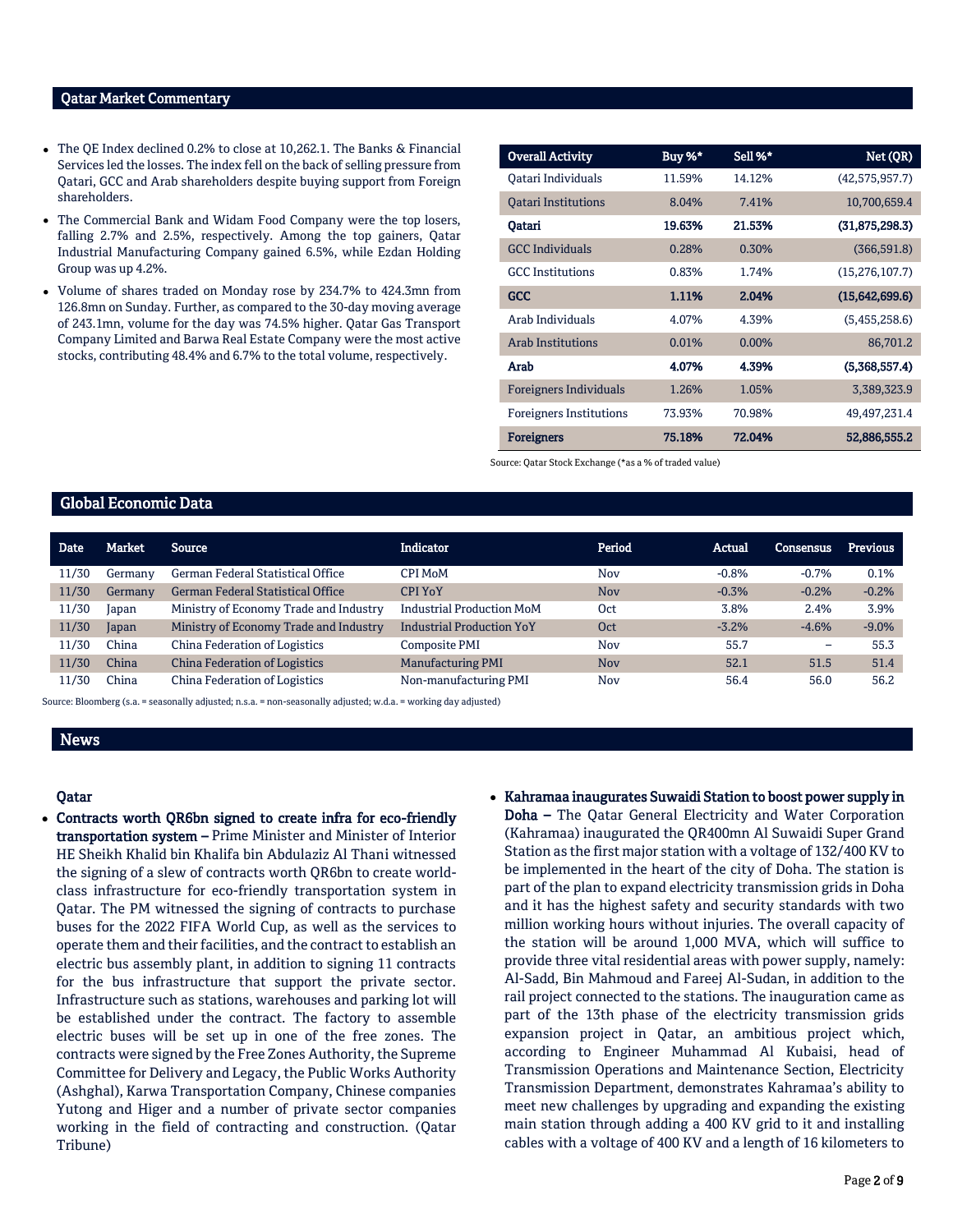connect Al Suwaidi Station with the Greater Doha South Station. (Qatar Tribune)

- Qatar's October M2 money supply rises 4.3% YoY Qatar Central bank has published data on monetary aggregates for October on website, which showed that M2 money supply rose 4.3% from year ago while it fell 1.6% MoM. M1 money supply rose 18.9% YoY and 0.1% MoM. The International reserves and foreign currency liquidity rose to QR204.4bn from QR204bn in September. (Bloomberg)
- Qatargas LNG train 4 set to be offline for at least 2 more weeks According to sources, Qatargas LNG Train 4 is slated to be offline for at least another two weeks due to issues related to repairing its compressor. The company is facing difficulties opening the compressor to fully examine the issue. The train, which has a capacity to export 7.8mn tons per year of LNG, was shut on November 19 for unplanned work. (Bloomberg)
- Qatar becomes 10% shareholder of Turkey's stock exchange The acquisition of a 10% share in Turkish stock exchange Borsa Istanbul by the Qatari state Investment Authority was completed on Monday. According to a statement from the Turkiye Wealth Fund (TWF), the transaction size of \$200mn implies a total equity value of \$2bn. Zafer Sonmez, the Turkish fund's CEO, said the share transfer was one of the very first steps in long-term cooperation between the two sovereign wealth funds. "This investment will support value creation and strengthen the corporate governance of Borsa Istanbul before an Initial Public Offering (IPO) of the company that we plan to pursue in the medium term," Sonmez noted. Turkiye Wealth Fund is still the majority shareholder of Borsa Istanbul with 80.6% of its shares, while the remainder is held by prominent local capital markets institutions. The Qatar Investment Authority is the sovereign wealth fund of the Gulf state. Last week, the two sides signed a memorandum of understanding (MoU) for the sale of shares. (Bloomberg)
- EIU: Robust regulatory framework, solid capital and liquidity indicators support Qatari banks – A robust regulatory framework and solid capital and liquidity indicators have helped improve the risk position of Qatari banks, the Economist Intelligence Unit (EIU) said in its latest update. The country's commercial banks have been increasing liquidity from abroad in the form of a number of debt issues, and cash injections from the sovereign wealth fund, the Qatar Investment Authority (QIA) have bolstered banks' liquidity. The ratio of non-performing loans as a proportion of total loans has historically been low, but is likely to rise in the short term, the EIU said. The Riyal's peg to the US Dollar is backed by healthy foreign reserves and QIA assets; the EIU said but noted the export earnings are expected to fall in 2020. The current account will move into deficit in 2020, but the currency regime is expected to weather the short-term shocks posed by the pandemic. Qatar's ability to fully service its significant debt obligations remains strong, supported by ample foreign reserves and the assets of the QIA. The economic shock from the coronavirus (COVID-19) pandemic and a collapse in oil prices are expected to lead to a drop in export earnings and a shift to fiscal deficit. According to the EIU, in the short term, policy will continue to focus on addressing the economic fallout from the pandemic and weak international oil prices. Qatar's large stock of public debt weighs on the outlook, but a sound financial

system is supportive. In its previous economic update, the EIU noted Qatar's real economic growth will remain stable throughout most of the long-term forecast period (up to 2050). However, economic diversification investment projects will sustain robust growth until 2030, after which growth will start to edge down. There remains potential for bursts of high growth if further gas export projects, beyond those planned for the mid-2020s are approved by the government. Diversification and the expansion of the services sector, funded by the state's hydrocarbons wealth, will also provide opportunities for growth. The population will continue to increase, largely through immigration, to 3.9mn in 2050. As a result, growth in real GDP per head will be much slower than growth in real GDP, the EIU said. (Gulf-Times.com)

- Al-Kaabi discusses cooperation with European Commissioner for Energy – HE the Minister of State for Energy Affairs Saad bin Sherida Al-Kaabi will take part in the seventh IEF-IGU Ministerial Gas Forum (virtual) hosted by Malaysia on December 3, the International Gas Union and the International Energy Forum said. The IEF and the IGU have set up this important dialogue platform in close collaboration with the Economic Planning Unit of Malaysia. Dialogues in both sessions will be held under the Chatham House Rule and help IEF member governments, IGU natural gas business leaders and policy makers around the world to unite behind a clear vision on what is needed to stimulate inclusive growth and create a sustainable energy future. (Gulf-Times.com)
- QFZA in deal with Yutong to manufacture e-buses in Qatar Qatar Free Zones Authority (QFZA) on Monday signed a multilateral framework agreement with Yutong, one of the world's largest bus and coach suppliers, and Mowasalat, the major transport services provider in Qatar. The deal will see electric-buses (e-buses) manufactured in the zones with the first e-buses produced for the Qatar FIFA World Cup 2022 and beyond. The deal is part of a wider Qatari initiative to ensure 25% of the public bus network is powered by electricity in time for the tournament, with the entire public fleet system expected to be e-powered by 2030. The multilateral framework agreement was signed during a ceremony where other agreements were also formalized to facilitate the transformation of the e-vehicles industry in Qatar. (Qatar-Tribune)

# International

 Moody's says most sovereigns face 'significant negative shock' from COVID-19 – Moody's Investors Service said on Monday that most sovereigns face a "significant negative shock" from the coronavirus pandemic and that recent developments in vaccine trials have not changed the rating agency's forecasts. "Most (sovereigns) face a significant economic loss, a marked increase in their debt burden, and some, in particular emerging markets, face a deterioration in debt affordability", a top sovereign analyst at Moody's said in an email responding to questions from Reuters. "We have not changed our forecasts based on recent developments in progress on vaccine trials since they remain consistent with our general assumptions that some easing of the pandemic is likely next year, although only gradually", the agency's Sovereign Risk Group Managing Director, Marie Diron told Reuters. Diron said the evolution of the pandemic, including vaccine availability, will be a key driver of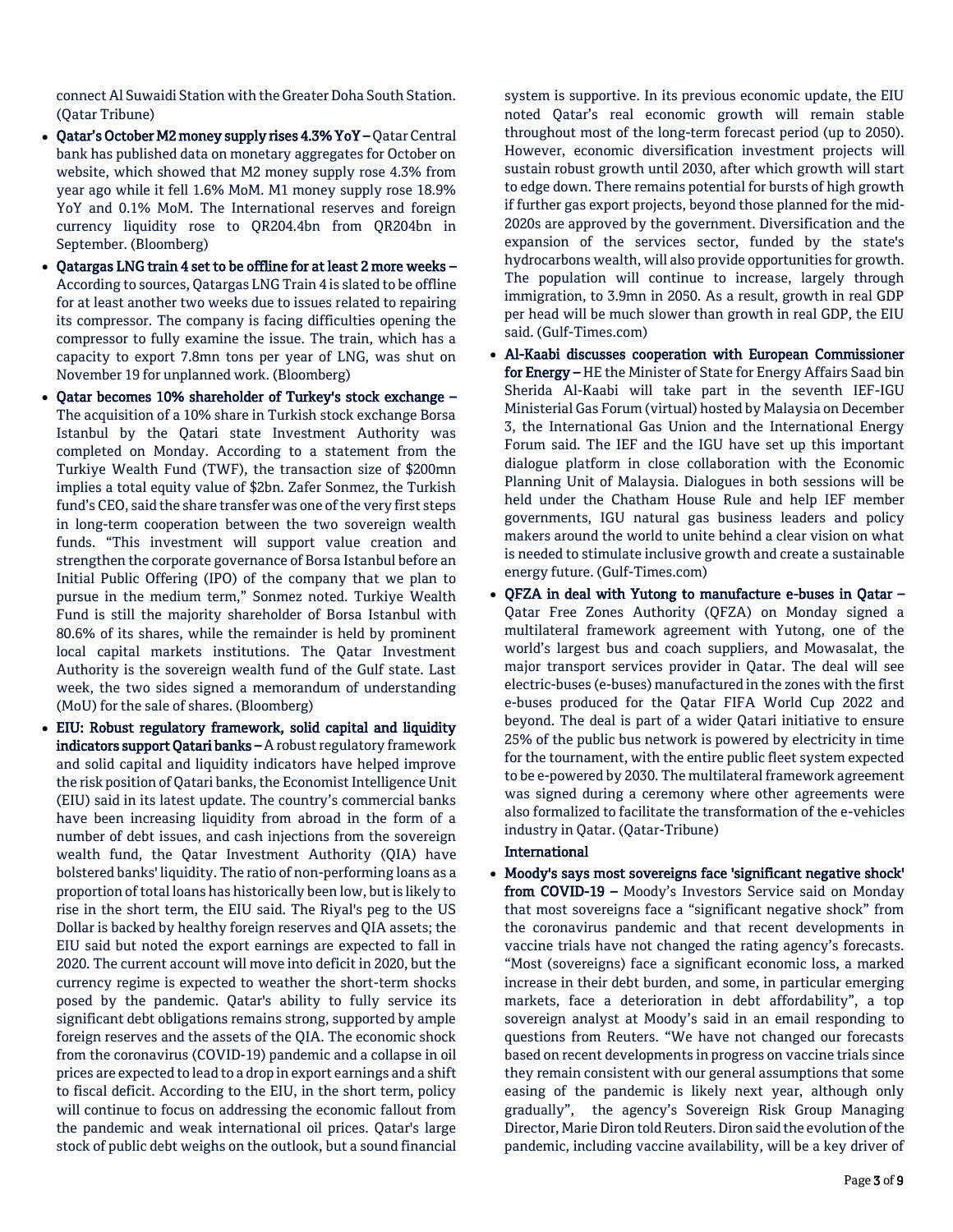economic trends going into the next year. "The recovery will proceed at different paces in different countries, in part depending on the speed of return to normalcy, in part depending on the varied capacity of economies to recover from a shock", Diron added. Pfizer Inc and Moderna Inc are seeking US emergency use authorization for their experimental vaccines, but experts have said more than one vaccine would be needed to end the pandemic that has killed more than 1.4mn people globally. Moody's said in October that the global recession caused by the pandemic has been far deeper than expected and has disproportionately affected emerging and frontier market nations. The rating agency said earlier in November that it expected G20 economies to contract by 3.8% collectively in 2020, followed by 4.9% growth in 2021 and 3.8% growth in 2022. (Reuters)

- US Federal Reserve says extending four emergency liquidity programs to March 31, 2021 – The US Federal Reserve said Monday it is extending emergency liquidity programs for the commercial paper and other key financial markets through March 31, a step to help financial markets plan through the start of the next year as the economy recovers from the coronavirus pandemic. The programs, including the Commercial Paper Liquidity Facility, the Primary Dealer Credit Facility, the Money Market Mutual Fund Liquidity Facility, and the Paycheck Protection Program Liquidity Facility, are considered a critical part of the Fed's efforts last spring to prevent a developing recession from triggering a financial crisis as well. By keeping the short-term markets for commercial "paper," money market funds and other parts of the financial system primed with Fed loans, the Central Bank arguably helped stave off the sort of financial gridlock that many economists feel can deepen and prolong an economic downturn. The programs "are supporting market functioning and enhancing the flow of credit," the Fed said in a statement. The extension, the Fed said, would help market participants plan through the first quarter of 2021. Any extension beyond then would depend in part on how the economy is reacting to the possible rollout of a coronavirus vaccine and the possible easing of risks around the pandemic, as well as the priorities of the incoming administration of President-elect Joe Biden. (Reuters)
- US housing, manufacturing data suggest economic recovery slowing - Contracts to buy US previously owned homes fell for a second straight month in October as an acute shortage of properties pushed up prices, though the housing market remains supported by record low mortgage rates. Other data on Monday showed activity at factories in the Midwest and Texas slowing this month, likely as a nationwide resurgence in new COVID-19 infections curbed new orders and disrupted production. The reports support expectations of a sharp slowdown in economic growth in the fourth quarter because of the raging coronavirus pandemic and depleted fiscal stimulus. The National Association of Realtors said its Pending Home Sales Index, based on contracts signed last month, decreased 1.1% to 128.9. Economists polled by Reuters had forecast pending home contracts, which become sales after a month or two, would rebound 1.0% in October. Compared to a year ago, pending homes sales jumped 20.2% in October. The monthly decline in contracts suggests a slowdown in sales of existing home sales after they accelerated in October to their highest level since

November 2005. The housing market is being driven by record low mortgage rates. The COVID-19 pandemic, which has seen at least 21% of the labor force working from home, has led to a migration from city centers to suburbs and other low-density areas as Americans seek out more spacious accommodation for home offices and schools. (Reuters)

- UK mortgages hit 13-year high, but consumers wary about **borrowing –** British lenders approved the most mortgages in more than 13 years in October, Bank of England data showed on Monday, suggesting no let-up yet in a post-coronavirus lockdown bounce-back in the country's housing market. But the figures also underscored a broader wariness about day-to-day borrowing among many consumers - whose spending helps drive the economy - as the country was hit by a second wave of COVID-19 cases. Mortgage approvals for house purchase hit 97,532, up from 92,091 in September and higher than all forecasts in a Reuters poll of economists. Britain's housing market has gone into top gear in recent months, propelled by demand for bigger properties from people who were locked down at home in the spring and an emergency tax cut for buyers that is due to expire in March. The housing recovery looks increasingly at odds with a renewed slowdown in the economy and a rise in unemployment that looks set to peak only next year. The BoE data showed net consumer lending fell by 590mn Pounds (\$786mn) on the month, much of it due to repayment of credit card debt. Lending to consumers was down 5.6% compared with a year ago, the biggest such drop since monthly records began in 1994. Household savings rose by 12.3bn Pounds, the biggest monthly increase since May. (Reuters)
- Lloyds: UK business confidence at four-month low but signs of vaccine boost – Confidence among British businesses fell to its lowest level in November since July as companies faced new COVID-19 restrictions but firms turned less pessimistic after news of a breakthrough in developing a vaccine, a survey showed. Lloyds Bank's business barometer sank by 3 points to - 21 for the month as a whole, hit by nervousness about Britain's chances of a post-Brexit trade deal as well as the pandemic measures. But responses in the second week of the survey saw confidence rise by three points to -15, coinciding with the November 9 announcement by Pfizer Inc about the effectiveness of a coronavirus vaccine developed with German partner BioNTech. Lloyds' survey of 1,200 firms was conducted between November 2 and 16, covering the start of a month-long lockdown for England. A third of firms planned a pay freeze, up from 14% at the start of 2020, Lloyds said. (Reuters)
- Britain and EU warn that time is running out for Brexit trade deal – Britain and the European Union warned each other on Monday that time was running out to reach a Brexit trade deal, with big differences still to be bridged on state aid, enforcement and fishing. The UK leaves the EU's orbit on December 31, when a transition period of informal membership ends following its formal departure last January, and the sides are trying to secure a deal to govern nearly \$1tn in annual trade. Prime Minister Boris Johnson, who is also tackling Europe's worst official death toll from COVID-19, says a deal would be preferable but that Britain, which joined the EU in 1973, would flourish without one. Talks in London over the weekend were "quite difficult" and "massive divergences" remained on elements of fisheries, economic fair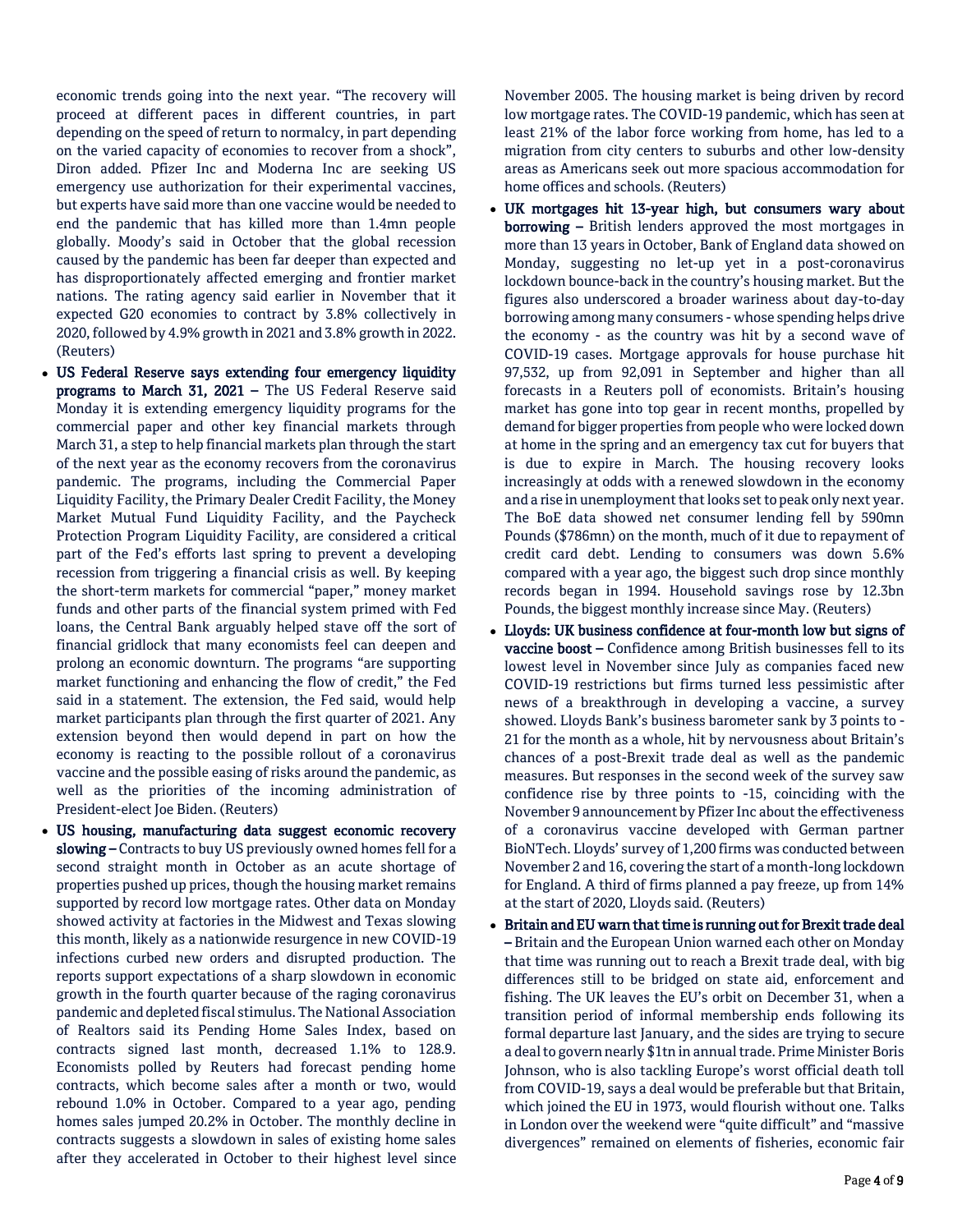play and settling disputes, an EU source said. "We are running out of time here," Irish Foreign Minister Simon Coveney said. Echoing his remarks, German Chancellor Angela Merkel said some EU member states were losing patience. "We don't need a deal at any price and we have made this clear... A deal is in everyone's interest," she said. Johnson's spokesman said there had been some progress but "there still remains divergence on issues (such as) fisheries and the level playing field." "We want to try and reach a free trade agreement as soon as possible but we've been clear we won't change our negotiating position," the spokesman said. A trade deal would not only safeguard trade but also buttress peace in British-ruled Northern Ireland, though some disruption is almost certain at the busiest EU-UK border points. Failure to secure a deal would snarl borders, spook financial markets and disrupt delicate supply chains that stretch across Europe and beyond – just as the world grapples with the vast economic cost of the COVID-19 outbreak. (Reuters)

- German inflation falls deeper into negative territory after VAT cut – German annual consumer prices fell further in November, pushed down by a VAT cut introduced as part of the government's stimulus push to help Europe's largest economy recover from the coronavirus shock, data showed. Consumer prices, harmonized to make them comparable with inflation data from other European Union countries, fell 0.7% YoY after shrinking by 0.5% in the previous month, the Federal Statistics Office said. November's preliminary data compared with a Reuters poll forecast of a 0.5% decline. "The inflation rate is influenced, among other things, by the reduction in value-added tax that came into force on July 1, 2020," the office said in a statement. On the month, harmonized prices fell 1.0%. The Reuters consensus forecast was a fall of 0.8%. The European Central Bank, which has a target of keeping inflation close to but below 2% in the Eurozone, is preparing a new stimulus package to help cushion the impact of the coronavirus pandemic. The ECB's chief economist warned last Thursday that accepting "a longer phase of even lower inflation" would hurt consumption and investment as well as cementing expectations of low price growth in the future. The Eurozone's central bank has kept the money taps wide open for years and promised to announce further stimulus, probably in the form of even more bond purchases and subsidized loans to banks, at its December 10 meeting. (Reuters)
- Ifo: Germany partial lockdown pushes more companies into short-time work – The share of companies in Germany using short-time work schemes rose in November compared to the previous month, economic institute Ifo said, as a partial lockdown hit employment in tourism and restaurant industries. Ifo said a survey of around 7,000 companies showed that the share of companies using the scheme rose to 28% in November from 24.8% in October. Short-time work, also known as Kurzarbeit, allows employers to switch employees to working fewer hours or even none during an economic downturn. It aims to stop immediate shocks from leading into mass unemployment. (Reuters)
- $\bullet$  Japan factory output grows for fifth month, retail sales surge  $-$ Japan's industrial output rose for the fifth straight month in October and retail sales in the same month grew the most in over a year, signaling the economy was recovering further from the

damage caused by the COVID-19 crisis. The world's third-largest economy rebounded sharply in the third quarter from a pandemic-induced slump, thanks to surging consumption and exports, though some analysts worry about slowing growth ahead due to a resurgence in coronavirus infections. Official data released on Monday showed factory output jumped 3.8% in October from the previous month, mainly due to strength in general machinery production and motor vehicle manufacturing. The solid increase beat the median market forecast of a 2.1% rise in a Reuters poll of economists, and was in line with the prior month's 3.9% gain. Manufacturers surveyed by the Ministry of Economy, Trade and Industry (METI) expected output to grow another 2.7% in November and decline 2.4% in December. Inventories across all industries fell 1.6% in October, the seventh straight month of decline, as inventories of inorganic and organic chemicals as well as iron, steel and nonferrous metals were reduced. Separate data showed retail sales posted their largest gain since September last year in October YoY after consumers sharply curtailed spending in October 2019 following a sales tax hike at that time. Retail sales jumped 6.4% YoY in October to rise for the first time in eight months, matching a 6.4% gain expected by economists in a Reuters poll and turning around from an 8.7% drop in the previous month. (Reuters)

- China banking regulator says property market is biggest 'grey rhino' – China's property market is the biggest "grey rhino" - a very obvious yet ignored threat - in terms of financial risks, given it is so deeply intertwined with the financial industry, the head of the country's banking regulator said. China Banking and Insurance Regulatory Commission (CBIRC) Chairman and party chief of the country's central bank, Guo Shuqing made the comments in a collection of articles by policymakers on China's 14th Five-Year Plan, the official Shanghai Securities News reported. Loans related to the property market currently account for 39% of total bank loans in China - to say nothing of a large amount of bonds, equities and trust investments with exposure to it, Guo said. "It's safe to say that the property market is currently the greatest grey rhino in terms of financial risks," he was quoted as saying. Guo also noted that modern technologies have brought and will continue to bring big changes to the financial industry, with digital currency, cybersecurity and information security emerging as key challenges for regulators. In response, Guo said the CBIRC would use innovative ways to regulate large technology firms to prevent risks and monopolies, while promoting their development, according to the report. (Reuters)
- Caixin PMI: China's November factory activity growth hits decade high - Activity in China's factory sector accelerated at the fastest pace in a decade in November, a business survey showed on Tuesday, as the world's second-largest economy recovers to pre-pandemic levels. The Caixin/Markit Manufacturing Purchasing Managers' Index(PMI) rose to 54.9 from October's 53.6, with the gauge staying well above the 50 level that separates growth from contraction for the seventh consecutive month. Analysts polled by Reuters had forecast the headline reading would slip to 53.5. Since COVID-19 paralyzed huge swathes of the economy early this year, China has seen a strong rebound in activity, helped by strict virus containment measures, infrastructure-driven stimulus, strong exports of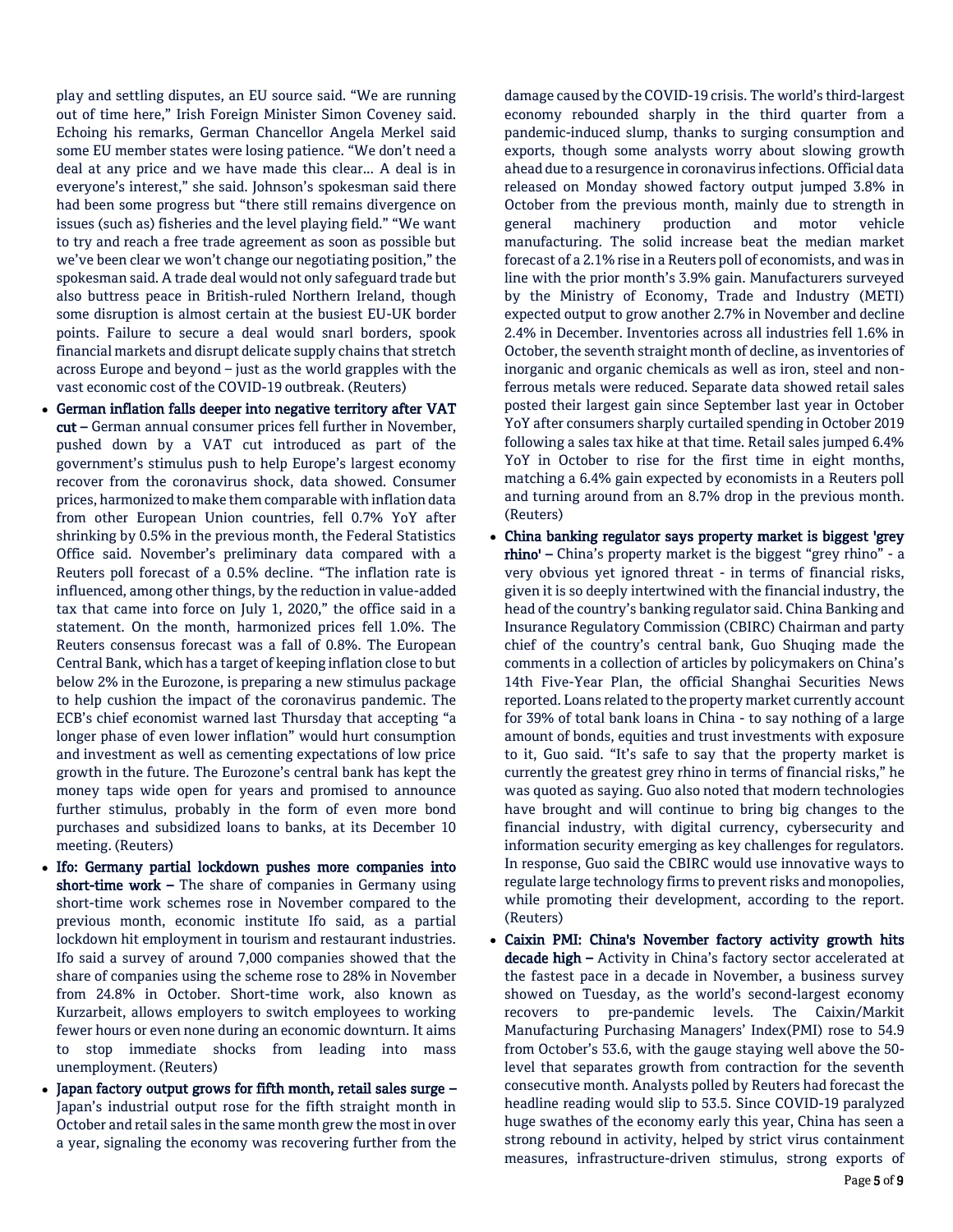medical supplies, and pent-up demand. Surging infections and fresh lockdowns in some of its key trading partners could dent demand for Chinese exports, which have been surprisingly resilient so far. The Caixin PMI reading was the highest since November 2010, and comes after an official gauge of factory activity, focusing more on larger and state-owned firms, rose at the fastest pace in over three years. E-commerce shopping promotions in November showed strong consumer demand, bolstering confidence for small and medium-sized firms. Economic indicators ranging from trade to producer prices all suggest a further pick up in the industrial sector. (Reuters)

# Regional

- OPEC reaches consensus to extend oil cuts by three months, Algeria says – OPEC members have reached a consensus on the need to extend existing oil production cuts for three months from January and will work on convincing their allies in the wider OPEC+ group to support such a move, Algeria's minister said on Monday. Algerian Energy Minister, Abdelmadjid Attar, holder of OPEC's rotating presidency, was speaking shortly before OPEC ministers began talks to discuss a policy that would help producers cope with weak demand in 2021 due to the coronavirus crisis. "There is consensus at the OPEC level on extending the current 7.7mn bpd cuts until the end of March," Attar said, according to Algeria's state news agency. The OPEC, Russia and others, a group known as OPEC+, hold their wider talks on Tuesday, after informal discussions of key ministers on Sunday had failed to reach a consensus. (Reuters)
- OPEC reaches consensus to extend oil cuts in 1Q2021 if allies agree - OPEC members reached a broad consensus on the need to extend existing oil production cuts for three months from January if their allies in the wider OPEC+ group also support such a move, ministers and delegates said on Monday. Algerian Energy Minister, Abdelmadjid Attar, holder of the OPEC's rotating Presidency, said there was "consensus at the OPEC level." He spoke before OPEC ministers began their talks on a policy that would help producers cope with weak demand in 2021 due to the coronavirus crisis. His Iranian counterpart, Bijan Zanganeh, made similar remarks after the meeting finished, but said Tuesday's meeting of OPEC+, which includes Russia and other allies, would not be easy. "I think within OPEC there was consensus," Zanganeh said, the Iranian oil ministry's news agency SHANA reported. "Tomorrow's meeting will be difficult and require negotiations and patience." (Reuters)
- OPEC+ postpones talks to December 3 amid disagreements OPEC and allies led by Russia postponed talks on oil output policy for 2021 to Thursday, three sources said on Monday as key players still disagreed on how much oil they should pump amid weak demand due to the coronavirus pandemic. OPEC+, which includes the OPEC, Russia and other allies, had been scheduled to hold its meeting on Tuesday. The group had been due to ease existing production cuts by 2mn bpd from January. (Reuters)
- OPEC oil output rises for fifth month on Libyan recovery, Reuters survey shows – OPEC oil output rose for a fifth month in November, a Reuters survey found, as increased Libyan production offset full adherence by other producers to cuts agreed in an OPEC-led supply deal. The 13-member OPEC has pumped 25.31mn bpd in November, the survey found, up 750,000 bpd from October and a further increase from the three-decade

low reached in June. OPEC, Russia and their allies, a group known as OPEC+, are gathering virtually on Monday and Tuesday and will consider whether to extend existing curbs due to weak demand or increase output gradually from January, sources say. "OPEC+ seem unable to reach agreement, at least in the run-up to today's meeting," Eugen Weinberg of Commerzbank said. "That said, the oil market firmly believes that the current production cuts will be maintained for at least another three months," Weinberg added. (Reuters)

- Saudi Arabia's October M1 money supply rises 11.7% YoY Saudi Arabian Central Bank published data on monetary aggregates for October which showed that M1 money supply rose 11.7% YoY, M2 money supply rose 10% YoY and M3 money supply rose 10.8% YoY. (Bloomberg)
- Saudi Arabia official reserves drop to lowest since December 2010 – Official reserve assets of Saudi Arabia were little changed from the previous month at SR1.67tn in October, according to Saudi Arabian Monetary Agency figures. Reserves down 8.7% from the same period last year. Gold remains unchanged YoY at SR1.62bn. Foreign currency reserves were down 4.8% MoM and 11% YoY to SR552.2bn. Special Drawing Rights (SDR) remained unchanged MoM and down 1.9% YoY to SR30.8bn. IMF reserve position remained unchanged MoM, however was up 38% YoY to SR12.2bn. (Bloomberg)
- Saudi Arabia may raise Asia crude prices in January Top oil exporter Saudi Arabia is expected to raise its official selling prices (OSPs) for Asian buyers in January, tracking stronger benchmark prices as some refiners increase output to meet higher winter demand, a Reuters survey showed. Six sources at Asian refiners expect the January OSP for Saudi flagship crude grade Arab Light to rise by \$0.65 a barrel on average, with their forecasts ranging between an increase of \$0.50 and \$0.85. Two of the sources forecasted bigger price increases for Saudi lighter grades than heavier ones, as they contain more middle distillates, gasoil and jet fuel, which were more profitable for refiners this month. Strong demand for spot crude pushed up November's average differentials to Dubai swaps for benchmarks cash Dubai and DME Oman by around \$0.80 a barrel from last month, data compiled by Reuters showed. (Reuters)
- Saudi Aramco eyes new businesses, signs partnerships with six firms - Saudi Arabian state oil giant Aramco shared plans on Monday to launch new businesses that will create jobs in the Kingdom, as it secured new partnership deals with six companies in Europe and Asia The firm said it had just signed memorandum of understandings (MOU) with Shell & AMG Recycling B.V. from the Netherlands; Chinese companies Suzhou XDM, Shen Gong, Xinfoo and SUPCON; and Posco from South Korea, to boost its industrial and digital capabilities at home, and expand its flagship "localization program". The agreements include studying the feasibility of building an integrated steel plate manufacturing plant in the kingdom, exploring joint investment opportunities for the services and manufacturing value chain, as well as in chip manufacturing and related technologies. The oil company has been among major Gulf firms hit hard by a slump in demand and weak oil prices due to the coronavirus pandemic. The company saw its profits for the third quarter of the year drop by 44.6%, and still has to pay its shareholders more than \$18bn dividend for the quarter. In a statement on Monday, the firm said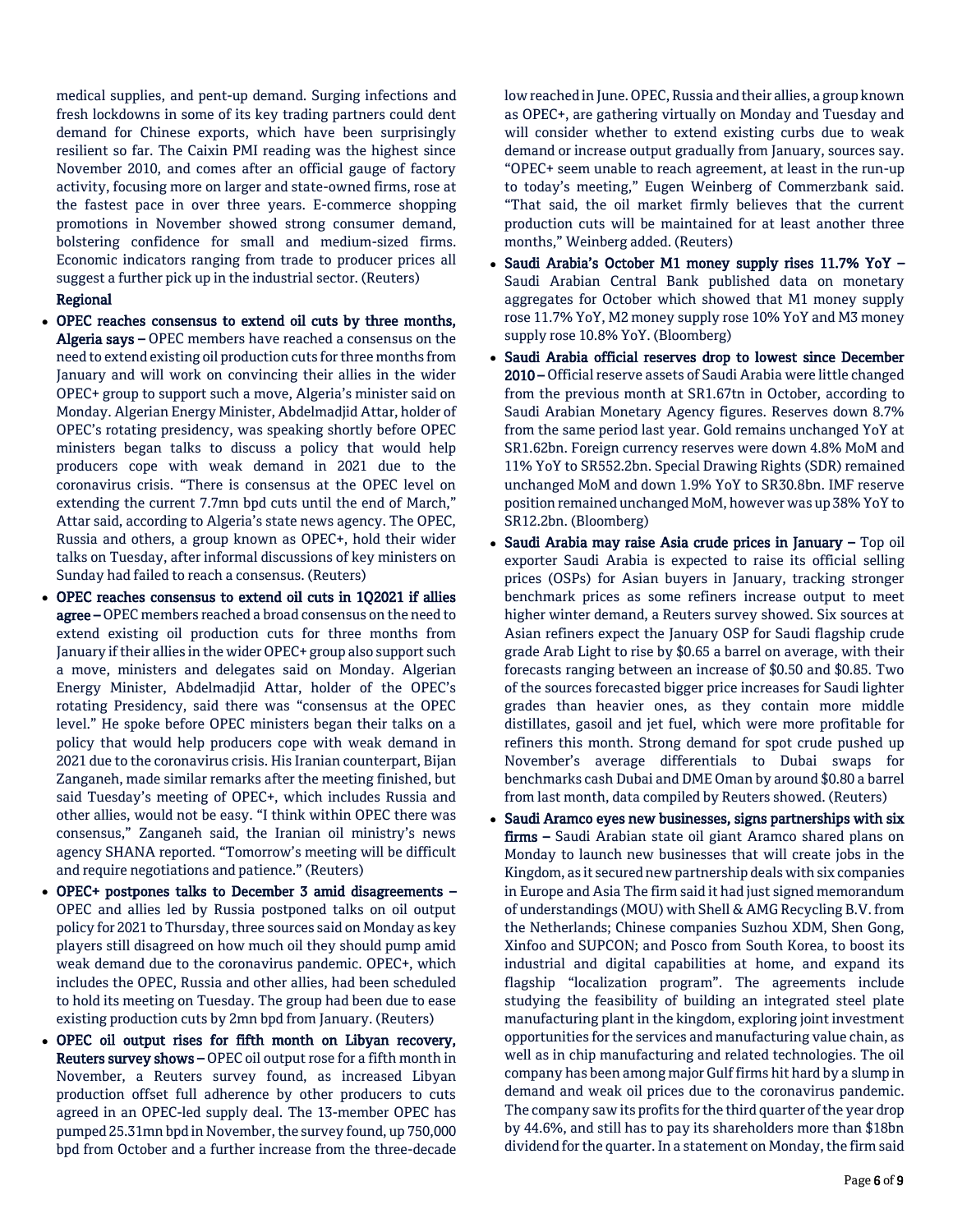the latest collaborations will "pave the way for the launch of new businesses across multiple innovative growth sectors, including steel plate manufacturing, industrial 3D printing, digital equipment manufacturing, energy management and control; catalyst manufacturing and recycling and advanced chip and smart sensor manufacturing". "These new collaborations reflect Aramco's commitment to increasing the company's reliability and operational efficiency, as well as its commitment to further enhancing the kingdom's commercial ecosystem and increasing employment and development opportunities for talented Saudis," it added. (Zawya)

- Natwest, Santander to sell more shares in Saudi British Bank Natwest Markets and Banco Santander plan to sell a combined 5.6% of shares in Saudi British Bank representing about \$680mn worth of shares, a term sheet reviewed by Reuters showed. HSBC Holdings and Olayan Saudi Investment Co, current shareholders in Saudi British Bank, have indicated their intention to purchase part of the shares being placed, the term sheet said. HSBC is looking to buy 36.986mn shares and Olayan 42.37mn shares out of the 116mn shares being placed in the share offering, the term sheet showed. HSBC currently owns a 29.2% stake in Saudi British Bank and the Olayan family, a leading Saudi business group, has around 18.3% stake, based on Refinitiv data. (Zawya)
- Gulf Insurance signs deal to buy French insurer AXA's Gulf operations for \$269mn – French insurer AXA Group, will sell its insurance operations in the Gulf region, including its share in UAE-based AXA Green Crescent Insurance Company (AXA GCIC), to Kuwait's Gulf Insurance Group (GIG). AXA will sell its insurance operations in the Gulf region to GIG for \$269mn, AXA said on Monday. As part of the overall transaction, GIG will also acquire AXA Group's entire shareholding interests in AXA Cooperative Insurance Company in Saudi Arabia and 100% of the share capital of AXA Insurance (Gulf) in Bahrain. "This transaction marks another step in AXA's continued simplification journey. We are convinced that AXA's operations in the Gulf region will benefit from GIG's leadership and scale in the region, to further pursue their focus on delivering growth and excellent customer service," CEO of AXA, Thomas Buberl said. Reuters reported that AXA is leaving markets where it lacks scale as part of a deep restructuring to cope with a negative interest rate environment. (Zawya)
- Dubai builder Arabtec says to proceed with liquidation Dubai builder Arabtec Holding said on Monday it will go ahead with its earlier plan to file for bankruptcy and liquidation after shareholders did not agree for the company to continue its existing business and seek restructuring. The statement came after a shareholder meeting earlier on Monday discussed a proposal from a group of investors to reverse a decision made in September to file for liquidation. "The board has concluded that it is no longer tenable for the company to continue operating outside of a formal insolvency process," Arabtec said. "It is in the best interests of the company's stakeholders that the company be placed into an insolvent liquidation (subject to court approval) at the earliest opportunity." Shareholders, including Abu Dhabi state fund Mubadala Investment Co, voted in September to liquidate Arabtec after losses deepened due to the coronavirus crisis. One of the key divisions of Arabtec Holding

will escape being dissolved along with the rest of the company, as banks moved to contain the fallout from the collapse of the firm that helped build the world's tallest building. Target Engineering Construction Co. will not be part of Arabtec's liquidation process and will likely be sold, according to sources. (Reuters, Bloomberg)

- UAE's Agthia Group shareholders approve acquisition of Al Foah – The UAE will see the conclusion of a deal to merge two food and beverage (F&B) companies led by state-run holding company ADQ anytime next month. In a bourse filing on Monday, Abu Dhabi-listed Agthia Group said that its shareholders have just approved the proposal to acquire Al Foah Company. "The transaction is expected to be completed by the end of 2020, after which Agthia Group will be 59.7% owned by Senaat, part of ADQ," a separate statement reads. The move is the latest in a series of consolidation deals in an economy that is significantly impacted by the coronavirus pandemic. Chairman of Agthia Group and Chief Investment Officer of ADQ, Khalifa Sultan Al Suwaidi said the recent shareholders' approval supports their company's plans to expand their offering of premium quality products. "We embrace opportunities that allow us to strengthen the food and beverage sector in the UAE and wider region, and also emphasize our commitment to an outstanding experience," he said. Also, Agthia stated it has submitted a binding offer to fully acquire Kuwait-based Al Faysal Bakery and Sweets. It did not provide terms of the offer; it said Al Faysal offers diverse range of consumer products including mini pizzas, cupcakes and pastries. CEO, Alan Smith said combination with Al Faysal will give Agthia "an important foothold in Kuwait." (Zawya, Bloomberg)
- Abu Dhabi wealth fund in talks with KKR over Italian grid deal Abu Dhabi's biggest sovereign fund is in talks with US firm KKR to invest in Telecom Italia's (TIM) last-mile network in a deal that has drawn scrutiny from Italy's government, three sources close to the matter told Reuters. Rome typically welcomes foreign investments but demands assurances that investors will follow the country's national interests. The government has special vetting powers to block unwanted bids in industries deemed of strategic importance. TIM agreed in August to sell to KKR a 37.5% stake of a newly created company, FiberCop, into which it has transferred its 'last-mile' network connecting street cabinets to people's homes. KKR now wants to sell up to 30% of the unit that will hold that stake to Infinity Investments, a subsidiary of the Abu Dhabi Investment Authority (ADIA), as it looks for co-investors in the Italian deal, the sources said, asking not to be named. Abu Dhabi would then hold up to 11% of TIM's last-mile grid, provided the government authorised the deal, which is potentially worth \$600mn -\$720mn. "ADIA would be an indirect and passive investor," one of the sources said. Italy's industry ministry has informed the cabinet office of KKR's plans, and a technical body in charge of scrutinizing foreign investments in strategic Italian assets plans to hear TIM's views on the matter in early December, the sources added. (Reuters)
- ADNOC said to be in running to buy offshore oil services firm Abu Dhabi National Oil Co. (ADNOC) is a potential contender to buy a local offshore oil-services firm that counts the stateowned crude producer among its major clients, according to sources. Zakher Marine International is working with Bank of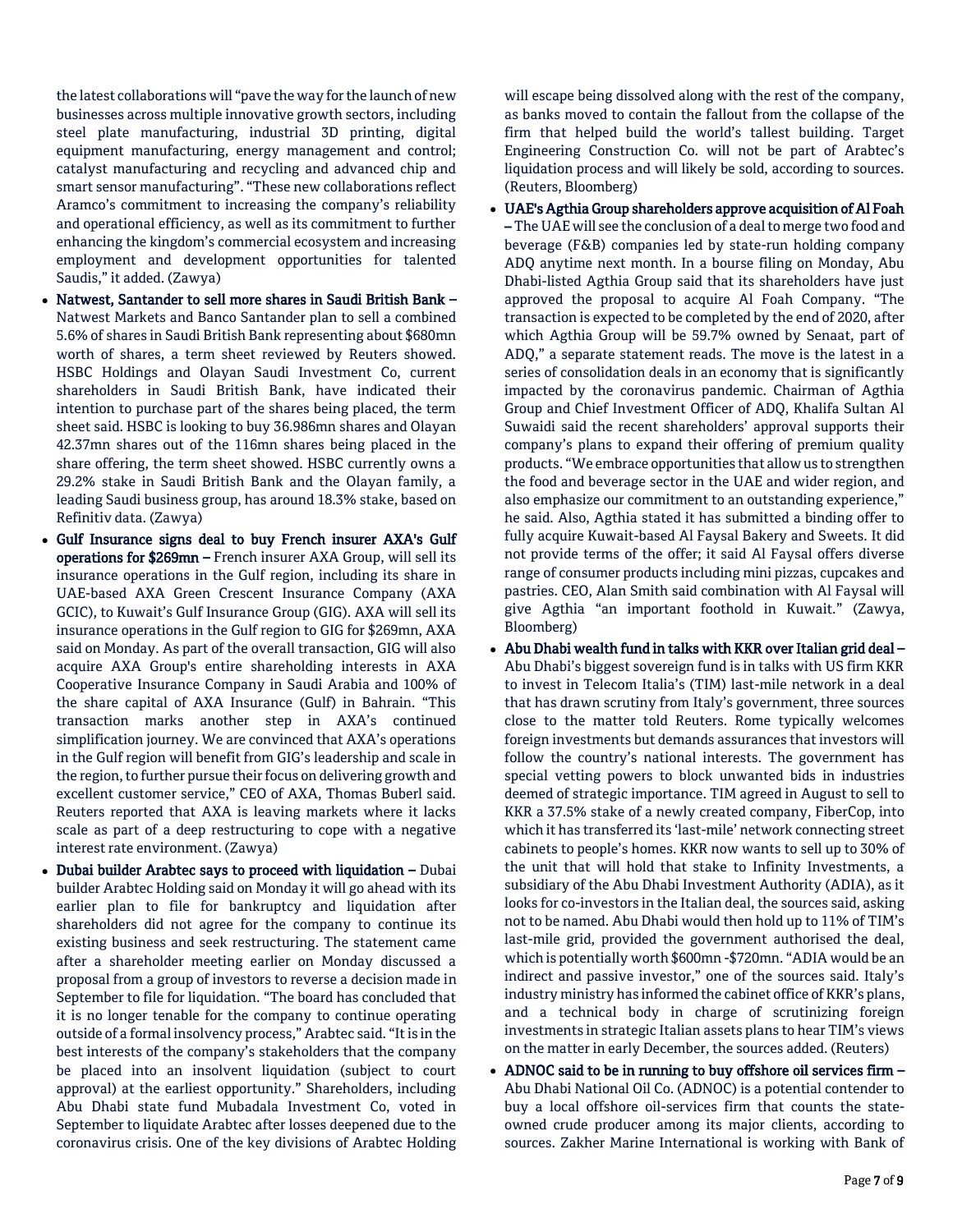America Corp. as it weighs its strategic options, including a sale, sources said. The process is still at an early stage and the company may still decide against selling, they said. Other buyers may also emerge. Established in 1984, privately owned Zakher provides services to the offshore energy industry and currently operates a fleet of more than 35 support vessels, according to its website. It was not immediately clear what valuation the company would seek, sources added. (Bloomberg)

- Abu Dhabi's non -oil exports, re -exports jump 62.5% between June-August 2020 – Abu Dhabi's non-oil exports and re-exports reached AED32.8bn between June and August 2020, up 62.5% compared to AED20.2bn recorded between March and May this year, a latest report issued by the Abu Dhabi Department of Economic Development, ADDED, showed. The recently released report reveals the emirate's exports and re-exports of non-oil goods amid the coronavirus pandemic, particularly between March and August 2020. Chairman of ADDED, Mohammed Ali Al Shorafa said, "The recent results showcase the growth in Abu Dhabi's non -oil exports and re -exports despite the global repercussions of the COVID -19 pandemic, which led to the current economic crisis that has negatively affected all countries." (Zawya)
- Oman Utility to sell debt, easing burden on frail state finances Oman's state -owned power -transmission company plans to sell bonds in international debt markets early next year to fund capital expenditure and operations, taking pressure off the government's strained finances. Oman Electricity Transmission Co., known as OETC, is looking to issue a benchmark bond, sources said. A benchmark offering is typically more than \$500mn. (Bloomberg)
- Oman sells OMR62mn 28-day bills at yield 0.652% Oman sold OMR62mn of 28 -day bills due on December 30, 2020. The bills were sold at a price of 99.95, have a yield of 0.652% and will settle on December 2, 2020. (Bloomberg)
- Bahrain-based Alba upbeat on growth Alba, the world's largest aluminum smelter ex -China, is on track to finish 2020 strong despite the challenges of the year, the company's chairman told a board meeting. Shaikh Daij bin Salman Al Khalifa said during the fourth quarterly directors meeting held virtually yesterday that, "2020 has been a year of exceptional events on many fronts". "Our secret to adapt to the changes and find our new balance is to focus our efforts, not on challenging today's status quo, but on building the new and resilient Alba as we prepare ourselves to start 2021." During the meeting, the board approved the minutes of the previous meeting, reviewed reports of the executive; board audit and the nomination, remuneration and corporate governance committees. (Zawya)
- Bahrain sells BHD70mn 91-day bills; bid-cover at 1.14x Bahrain sold BHD70mn of 91 -day bills due on March 3, 2021. Investors offered to buy 1.14 times the amount of securities sold. The bills were sold at a price of 99.441, have a yield of 2.22% and will settle on December 2, 2020. (Bloomberg)